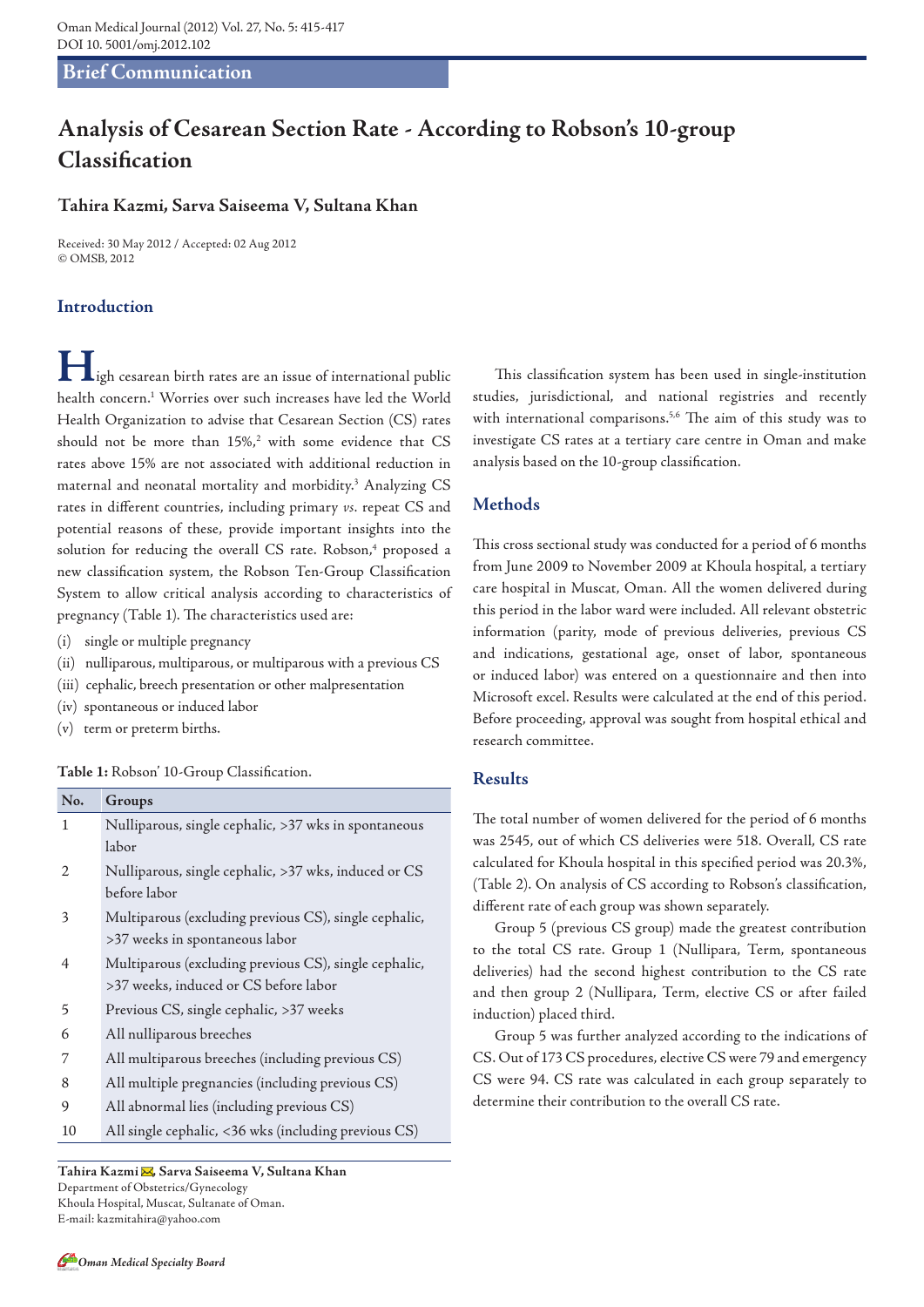**Table 2:** Overall CS rate (%) 518/2545 - 20.3%.

| Robson's10-group classification |                                                                                                 | No. of CS over<br>total no. of women<br>in each group | Relative size of<br>group<br>(% ) | CS rate in each<br>group<br>$(\% )$ | Contribution made by each<br>group to overall CS rate of<br>20.3% |
|---------------------------------|-------------------------------------------------------------------------------------------------|-------------------------------------------------------|-----------------------------------|-------------------------------------|-------------------------------------------------------------------|
|                                 | 1. Nulliparous, single cephalic, >37<br>wks in spontaneous labor                                | 96/737                                                | 28.9(737/2545)                    | 13(96/737)                          | 3.77(96/2545)                                                     |
|                                 | 2. Nulliparous, single cephalic, >37<br>wks, induced or CS before labor                         | 47/58                                                 | 2.2(58/2545)                      | 8.1(47/58)                          | 1.84(47/2545)                                                     |
|                                 | 3. Multiparous (excluding previous<br>CS), single cephalic, >37 wks in<br>spontaneous labor     | 33/1236                                               | 48.5(1236/2545)                   | 2.6(33/1236)                        | 1.29(33/2545)                                                     |
|                                 | 4. Multiparous (excluding prev CS),<br>single cephalic > 37 wks, induced or<br>CS before labour | 33/54                                                 | 2.1(54/2545)                      | 61(33/54)                           | 1.29(33/2545)                                                     |
|                                 | 5. Previos CS, single cephalic, >37<br>wks                                                      | 173/297                                               | 11.6(297/2545)                    | 58.2(173/297)                       | 6.79(173/2545)                                                    |
|                                 | 6. All nulliparous breeches                                                                     | 30/33                                                 | 1.2(30/33)                        | 90.9(30/33)                         | 1.17(30/2545)                                                     |
|                                 | 7. All multiparous breeches<br>(including previous CS)                                          | 37/41                                                 | 1.6(33/2545)                      | 90.2(37/41)                         | 1.45(37/2545)                                                     |
|                                 | 8. All multiple pregnancies (including<br>previous CS)                                          | 26/37                                                 | 1.4(37/2545)                      | 70.2(26/37)                         | 1.02(26/2545)                                                     |
|                                 | 9. All abnormal lies (including<br>previous CS)                                                 | 5/5                                                   | 1.1(5/2545)                       | 100(5/5)                            | 0.19(5/2545)                                                      |
|                                 | 10. All single cephalic, <36 wks<br>(including previous CS)                                     | 38/47                                                 | 1.8(47/2545)                      | 80.8(38/47)                         | 1.49(38/2545)                                                     |

#### **Discussion**

For the last 30 years, there has been a public concern about increasing CS rates.<sup>5</sup> The increase has been a global phenomenon, the timing and rate of the increase has differed from one country to another, and marked differences in rates persist.7

The CS rate reported in Australia.<sup>8</sup> ranges from 28% in Tasmania to 33.1% in Queensland.<sup>9</sup> This CS rate is higher than Norway's  $(13.9\%)$ ,<sup>10</sup> similar to Asian countries  $(27.3\%)$ ,<sup>11</sup> but lower than that reported in the USA (31.1%).<sup>12</sup> Another study from Iran reported an increase from 35% to 40%,13 while this study gave the rate of 20.3%, which is quite low compared to other reports but still above the WHO criteria. In comparison with other international studies, the current study results were quite reassuring. (Fig. 1)

While analyzing the CS rate, the number of CS performed should be simple to determine but the indications will be more difficult to standardize. There should be one main indication rather than a list of indications, using an agreed standard hierarchical system.<sup>14</sup> The 10-group classification has made possible comparisons of CS over time in one unit and between different units, in different countries.<sup>5</sup>

As shown in this study, when analyzing CS rates, the main contributing groups to the overall CS rate were the Previous CS (Group 5) and Primigravida groups, (Groups 1 and 2), i.e, giving the contribution rate of 60%, which is similar to other studies.<sup>4,6,7</sup> In all these studies, these 3 groups contributed to 50% or more of the total CS rate. The contribution of primary CS rate to the overall CS rate by single cephalic term pregnancies (Groups 1, 2, 3, 4) was 40% in this study, while in others, primary CS rate was approaching 50%.15





On analysis of indications of CS in primigravida group with spontaneous labor (Group 1), 59 CS were performed out of 96,